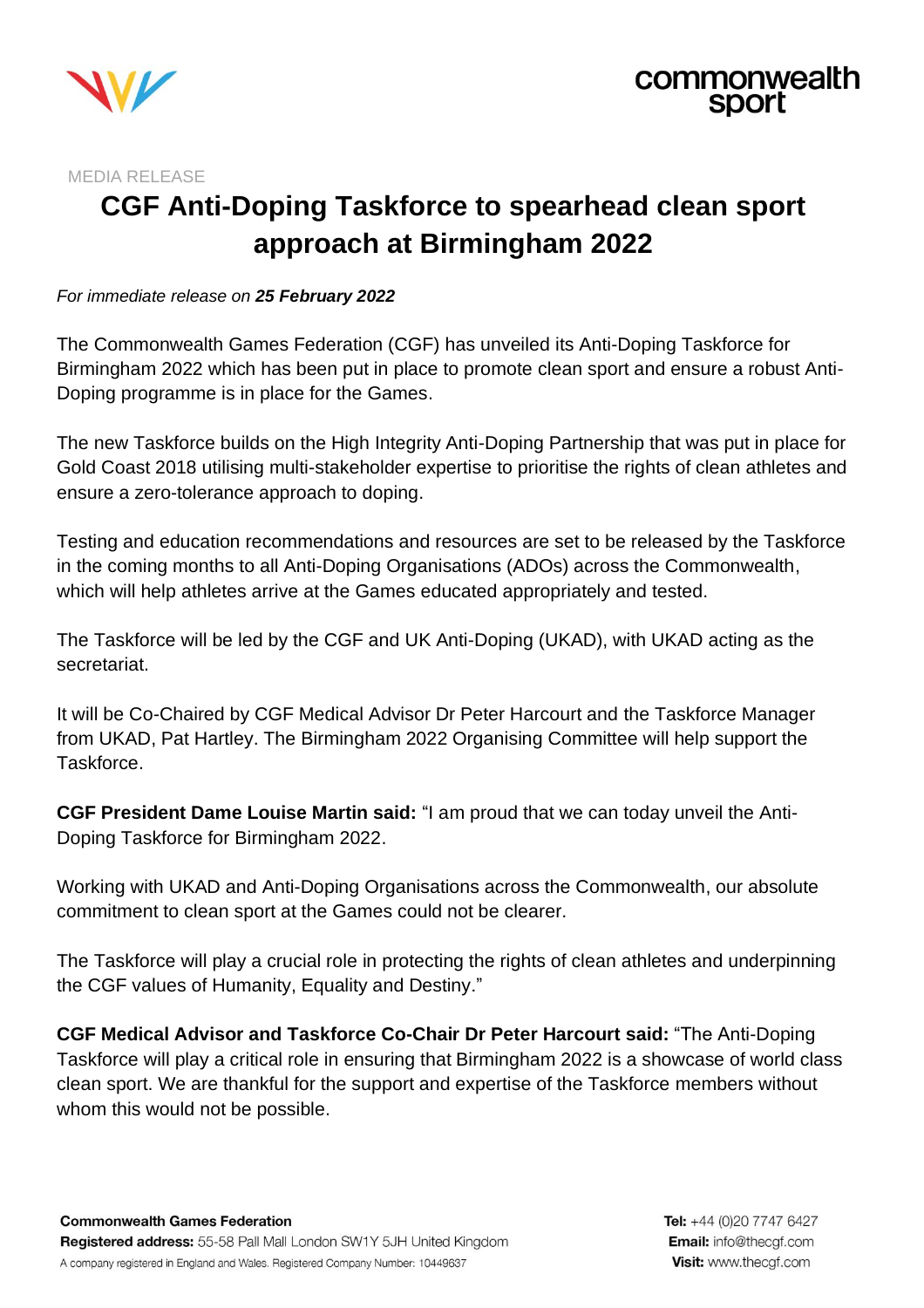

The CGF is fully committed to the pursuit of fair play and it is vital that sports fans across the Commonwealth know that what they are witnessing on the field of play is honest, legitimate sport.

Above all, we are there to support all clean athletes with a zero tolerance to doping so that they can compete fairly on the biggest stage and showcase the very best of Commonwealth Sport."

**Taskforce Manager from UKAD Pat Hartley said:** "UKAD is delighted to have been asked to lead the Commonwealth Games Anti-Doping Taskforce with the CGF, working to give public confidence in clean sport. This Taskforce will be vital in protecting the integrity of clean sport and ensuring all athletes can compete on a level playing field.

We are looking forward to the build up to a home Commonwealth Games and collaborating with Anti-Doping Organisations across the Commonwealth to ensure pre-Games testing programmes are meaningful and effective.

In addition to the testing programmes, education will be a new addition and focus for the Taskforce, which will provide long-term benefits to the Commonwealth Games, beyond Birmingham 2022."

#### **Members**

- CGF Dr Peter Harcourt (Co-Chair), Dr Andrew Pipe, Urvasi Naidoo, Dr Aya Nakitanda, Dr Chin Sim Teoh
- UKAD Pat Hartley (Co-Chair and Secretariat), Danny Ashworth, David Cox
- Sport Integrity Australia (SIA) Michael Harkins, Steve Wyatt
- Canadian Centre for Ethics in Sport (CCES) Natasha Danschinko, Sonya Aristone
- Drug Free Sport New Zealand (DFSNZ) Hayden Tapper, Lisa Walker
- Anti-Doping Agency of Kenya (ADAK) Sarah Shibutse, Martin Yauma
- Caribbean Regional Anti-Doping Organisation (CARRADO) Patrick Weleman, Sasha Sutherland
- South African Institute for Drug-free Sport (SAIDS) Fahmy Galant, Elske **Schabort**